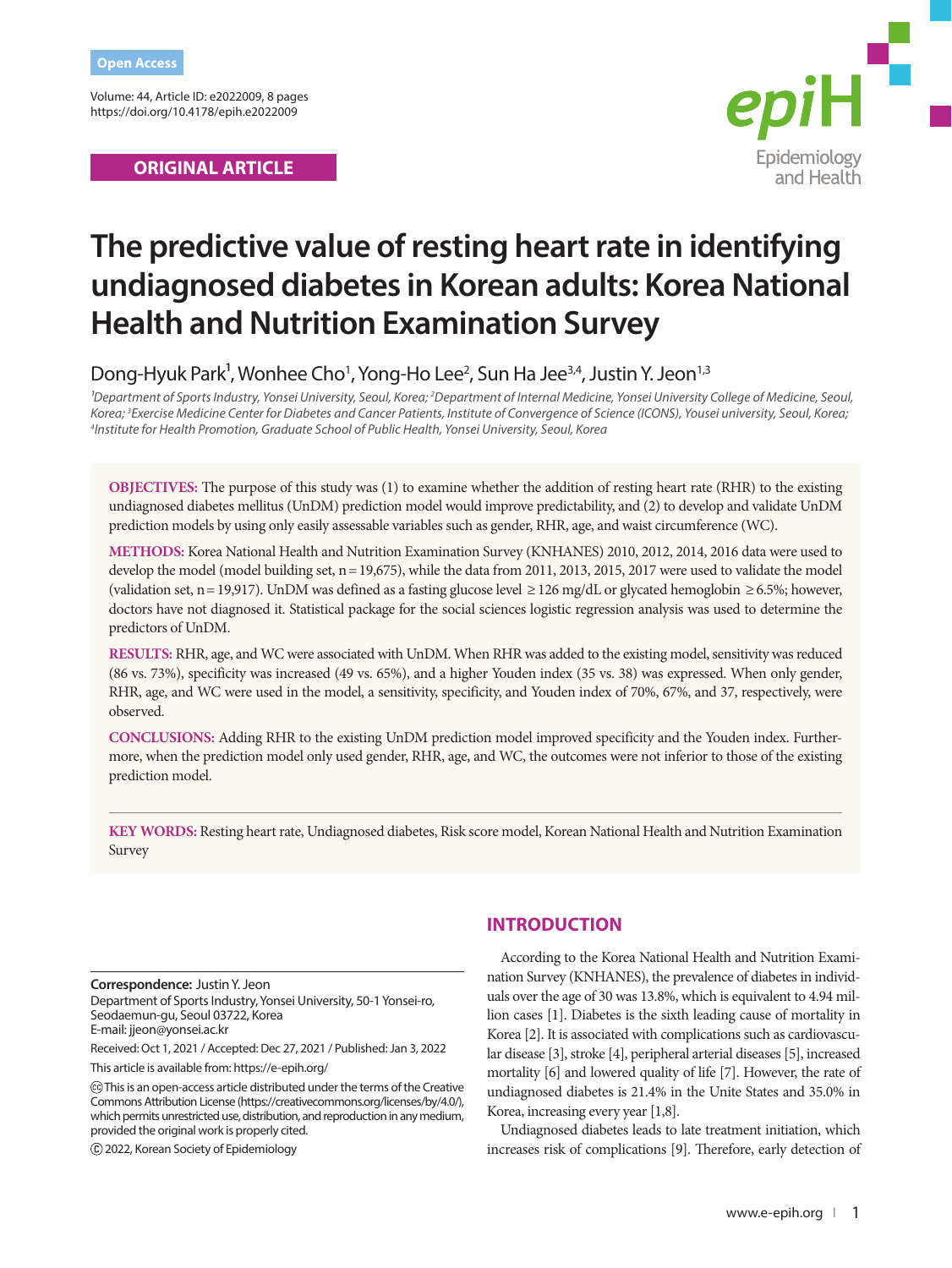undiagnosed diabetes is an important issue and therefore risk scores for undiagnosed diabetes are being developed worldwide, using the risk factors for diabetes [10-12]. In Korea, Lee et al. [12] developed a model with 80% sensitivity, 53% specificity, 33 Youden index (YI), and area under the curve (AUC) of 0.729 using age, family history, hypertension, waist circumference (WC), smoking, and alcohol consumption from 2001 and 2005 KNHANES data.

Although cardiorespiratory fitness is related to risk factors for diabetes and is an important index for preventing and predicting diabetes [13,14], it has not been used in most prediction models for the risk of diabetes due to the associated difficulty and cost of its measurement. In contrast, resting heart rate (RHR) can be easily measured by anyone without any special equipment and is highly associated with obesity [15], stress [16], sympathetic nervous system [17], insulin [18], maximal oxygen comsumption [19,20], physical strength [21], and levels of physical activity [22]. Thus, RHR is a variable that could be used in risk prediction models for undiagnosed diabetes. In fact, a number of studies have demonstrated that high RHR is associated with the prevalence [23-28] and incidence of diabetes [29-31].

Therefore, this study aimed to (1) determine whether the addi-

tion of RHR to an existing undiagnosed diabetes prediction model would improve predictability and validity, and (2) develop an undiagnosed diabetes prediction model using only RHR, age, and WC, and validates the predictability.

## **MATERIALS AND METHODS**

## **Study participants**

Data from 2010 to 2017 were used in this study [32]. A total of 40,059 participants over the age of 20, after excluding 5,769 with a missing family history of diabetes, 4,646 with missing smoking status, 4,699 with missing data for alcohol intake, 2,817 with missing WC, 5,931 with missing fasting blood glucose level, 2,606 with a missing diagnosis of diabetes, 1,936 who fasted less than 8 hours before blood sample collection, 2,889 with missing values for 60 second RHR, and one participant with RHR of 212 bpm, were analyzed. Data from 19,675 adults from 2010, 2012, 2014, and 2016 KNHANES were used to develop the model, and data from 19,917 adults from 2011, 2013, 2015, and 2017 KNHANES were used to validate the model (Figure 1). The general characteristics of the study participants are listed in Table 1.



**Figure 1.** Flowchart for study participants. HbA1c, hemoglobin A1c.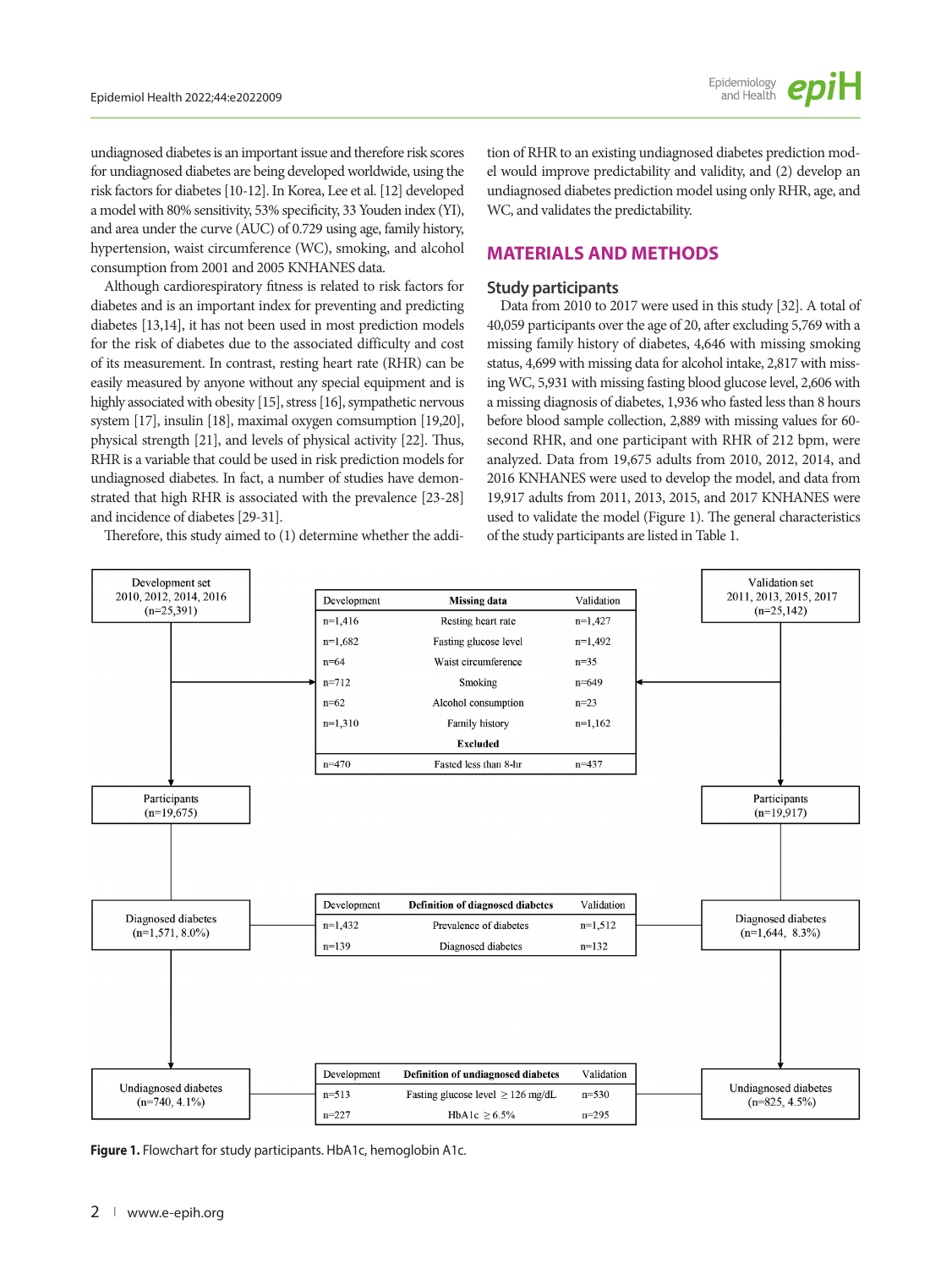|                                      |                             | Men                                  |                                    |         |                               |                                      |                                    |         |
|--------------------------------------|-----------------------------|--------------------------------------|------------------------------------|---------|-------------------------------|--------------------------------------|------------------------------------|---------|
| Characteristics                      | Non-diabetes<br>$(n=7,176)$ | Undiagnosed<br>diabetes<br>$(n=385)$ | Diagnosed<br>diabetes<br>$(n=767)$ | p-value | Non-diabetes<br>$(n=10, 188)$ | Undiagnosed<br>diabetes<br>$(n=355)$ | Diagnosed<br>diabetes<br>$(n=804)$ | p-value |
| Age (yr)                             | 47.88±0.21                  | $56.73 \pm 0.78^{2,3}$               | 62.50 $\pm$ 0.55 <sup>2</sup>      | < 0.001 | $47.53 \pm 0.18$              | 58.15±0.82 <sup>2,3</sup>            | 64.03 $\pm$ 0.54 <sup>2</sup>      | < 0.001 |
| Body mass index (kg/m <sup>2</sup> ) | 24.11±0.04                  | $25.65 \pm 0.17^{2,3}$               | 24.70±0.12 <sup>2</sup>            | < 0.001 | 23.14±0.04                    | 26.45±0.18 <sup>2,3</sup>            | 25.19±0.12 <sup>2</sup>            | < 0.001 |
| Waist circumference (cm)             | 84.51±0.12                  | 89.43±0.45 <sup>2</sup>              | 88.67±0.32 <sup>2</sup>            | < 0.001 | 77.68±0.11                    | 87.56±0.50 <sup>2,3</sup>            | 85.66±0.33 <sup>2</sup>            | < 0.001 |
| RHR (bpm)                            | 68.40±0.13                  | 71.36±0.48 <sup>2</sup>              | 70.61±0.34 <sup>2</sup>            | < 0.001 | 70.40±0.11                    | 71.63±0.49 <sup>2</sup>              | 71.73±0.33 <sup>2</sup>            | < 0.001 |
| Fasting glucose (mg/dL)              | 95.13±0.27                  | 144.78±0.98 <sup>2,3</sup>           | 138.86±0.69 <sup>2</sup>           | < 0.001 | 92.16±0.21                    | 138.42±0.96 <sup>2</sup>             | 135.47±0.64 <sup>2</sup>           | < 0.001 |
| HbA1c (%)                            | $5.53 \pm 0.01$             | $7.10 \pm 0.03^{2,3}$                | 7.29±0.02 <sup>2</sup>             | < 0.001 | $5.51 \pm 0.01$               | $7.12 \pm 0.03^2$                    | $7.26 \pm 0.02^2$                  | < 0.001 |
| Family history of diabetes           | 1,109 (15.5)                | 80 (20.8)                            | 209 (27.2)                         | < 0.001 | 1,781 (17.5)                  | 81 (22.8)                            | 226 (28.1)                         | < 0.001 |
| Hypertension                         | 2,338 (32.6)                | 230 (59.7)                           | 489 (63.8)                         | < 0.001 | 2,412(23.7)                   | 182 (51.3)                           | 549 (68.3)                         | < 0.001 |
| Alcohol intake (drinks/day)          |                             |                                      |                                    | < 0.001 |                               |                                      |                                    | < 0.001 |
| <1                                   | 4,680 (65.2)                | 220(57.1)                            | 509 (66.4)                         |         | 9,360 (91.9)                  | 336 (94.6)                           | 781 (97.1)                         |         |
| $1 - 5$                              | 2,022 (28.2)                | 115 (29.9)                           | 193 (25.2)                         |         | 745 (7.3)                     | 17(4.8)                              | 20(2.5)                            |         |
| $\geq 5$                             | 474 (6.6)                   | 50 (13.0)                            | 65(8.5)                            |         | 83(0.8)                       | 2(0.6)                               | 3(0.4)                             |         |
| Smoking                              |                             |                                      |                                    | < 0.001 |                               |                                      |                                    | 0.287   |
| Never                                | 1,586 (22.1)                | 62(16.1)                             | 99 (12.9)                          |         | 9,116 (89.5)                  | 326 (91.8)                           | 733 (91.2)                         |         |
| Past                                 | 2,677(37.3)                 | 177(46.0)                            | 401 (52.3)                         |         | 549 (5.4)                     | 13(3.7)                              | 33(4.1)                            |         |
| Current                              | 2,913 (40.6)                | 146 (37.9)                           | 267 (34.8)                         |         | 523(5.1)                      | 16(4.5)                              | 38 (4.7)                           |         |
| Education                            |                             |                                      |                                    | < 0.001 |                               |                                      |                                    | < 0.001 |
| Elementary                           | 1,665(23.2)                 | 107(27.8)                            | 194 (25.3)                         |         | $2,361$ (23.2)                | 106 (29.9)                           | 223 (27.7)                         |         |
| Middle school                        | 1,810 (25.2)                | 100 (26.0)                           | 191 (24.9)                         |         | 2,530 (24.8)                  | 90 (25.4)                            | 205 (25.5)                         |         |
| High school                          | 1,832 (25.5)                | 92 (23.9)                            | 177(23.1)                          |         | 2,593(25.5)                   | 83 (23.4)                            | 193 (24.0)                         |         |
| College                              | 1,829 (25.5)                | 80 (20.8)                            | 200 (26.1)                         |         | 2,627 (25.8)                  | 74 (20.8)                            | 176 (21.9)                         |         |
| Income                               |                             |                                      |                                    | 0.136   |                               |                                      |                                    | 0.002   |
| Low                                  | 913(12.7)                   | 81 (21.0)                            | 189 (24.6)                         |         | 2,245 (22.0)                  | 156 (43.9)                           | 456 (56.7)                         |         |
| Middle low                           | 684 (9.5)                   | 54 (14.0)                            | 150 (19.6)                         |         | 966(9.5)                      | 52 (14.6)                            | 118 (14.7)                         |         |
| Middle high                          | 2,544(35.5)                 | 117 (30.4)                           | 231 (30.1)                         |         | 3,445 (33.8)                  | 96(27.0)                             | 156 (19.4)                         |         |
| High                                 | 2,895 (40.3)                | 116(30.1)                            | 179(23.3)                          |         | 3,350 (32.9)                  | 42 (11.8)                            | 55(6.8)                            |         |

#### Table 1. Characteristics of participants in development set<sup>1</sup>

Values are presented as mean±standard error or number (%).

RHR, resting heart rate; HbA1c, hemoglobin A1c; ANCOVA, analysis of covariance.

1 All variables were tested by ANCOVA or chi-square test; ANCOVA was performed with age as covariates.

2 p-value <0.05 vs. non-diabetes.

<sup>3</sup>p-value <0.05 vs. diagnosed diabetes.

#### **Measurement items and methods** *Body composition test*

Height and weight were measured using a height meter (Seca 225; Seca, Hamburg, Germany) and scale (GL-6000-20; G-TECH, Seoul, Korea), respectively. WC was measured to one decimal place (0.1 cm) using a tape measure (Seca 200, Seca). The center of the lower end of the last rib and the upper end of the iliac crest on the participants' side were measured [33].

#### *Resting heart rate*

The RHR was measured as follows: The right arm radial pulse was measured for 15 seconds after completing a questionnaire in a sitting position and resting for more than 30 minutes. If the pulse was irregular, that is, bradycardia (less than 15 beats) or tachycardia (more than 26 beats), the pulse was measured for 60 seconds to assess the regularity of the pulse. The pulse rate for 60 seconds and the number of pulses for 15 seconds converted to 60 seconds were summed and analyzed [33].

#### *Undiagnosed diabetes*

Participants with fasting blood glucose level greater than 126 mg/dL or glycated hemoglobin (HbA1c) greater than 6.5% (Figure 1) [34], but, have not been diagnosed with diabetes, or under no treatment for diabetes were considered to have undiagnosed diabetes.

## *Previously developed Korean undiagnosed diabetes risk prediction model*

Lee et al. [12] developed a Korean undiagnosed diabetes risk prediction model based on age, family history of diabetes, hypertension, WC, smoking, and alcohol intake. The risk index of the model ranged from zero to 11.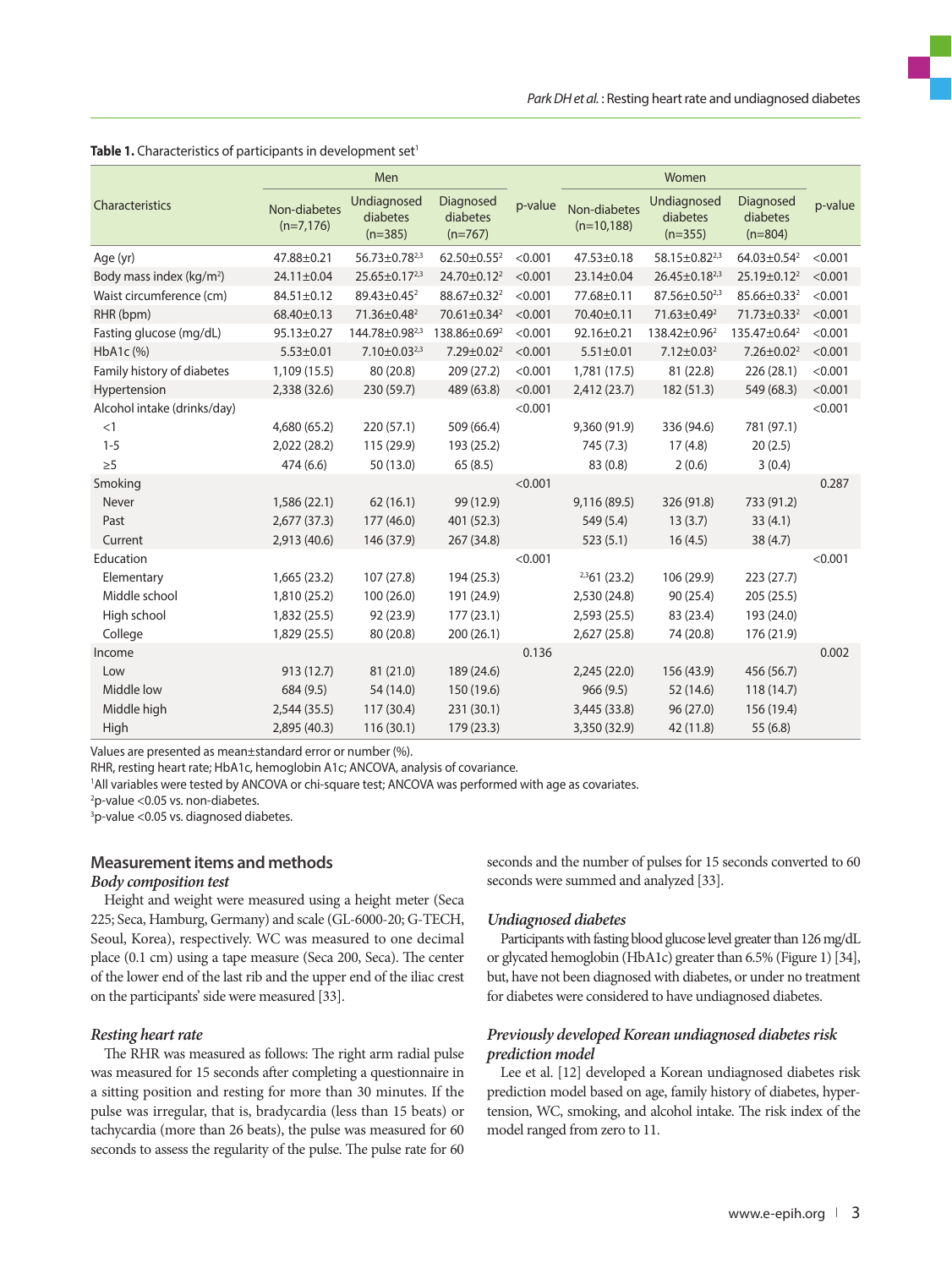## *New Korean undiagnosed diabetes risk prediction model with addition of resting heart rate*

The RHR score added to the previously developed undiagnosed diabetes risk prediction model [12] consisted of odds ratio calculated by binary logistic regression analysis of RHR and undiagnosed diabetes. The RHR score was evaluated as follows: zero point for RHR < 60 bpm for men and < 65 bpm for women, one point for RHR of 60-89 bpm for men and 65-84 bpm for women, and two points for RHR of > 90 bpm for men and > 85 bpm for women. The risk index of the model ranged from zero to 13. Moreover, the model consisting of only three variables (RHR, age, and WC) had odds ratio calculated by binary logistic regression analysis of age, WC, and undiagnosed diabetes from KNHANES data of evennumbered years. Age < 40 years, 40-59 years, and > 60 years were given zero, four, and six points, respectively. The WC score was evaluated as follows: zero point for WC of < 84 cm for men and < 77 cm for women, two points for WC of 84-89 cm for men and 77-84 cm for women, and five points for WC of > 90 cm for men and > 85 cm for women. The risk index of the model ranged from zero to 13.

#### *Predictive diagnosis criteria*

Perkins & Schisterman [35] reported the optimized predictive diagnostic criterion using AUC as the minimum score of (1-sensitivity) $^{2}$ +(1-specificity) $^{2}$  or maximum score of YI (sensitivity+ specificity-1) [36]. The predictive diagnostic criteria for each model were: five points for the model by Lee et al. [12], seven points for total, women, and men for the model of current study, and seven points for total, seven points for men, and nine points for women for the model consisting of RHR, age, and WC.

#### **Statistical analysis**

Data were analyzed using the Statistical Package for the Social Sciences version 25.0 statistical program. Frequency analysis, crossanalysis, and independent sample t-tests were conducted for differences in demographic characteristics between men and women elderly individuals. Logistic regression analysis was conducted to estimate the prevalence of type 2 diabetes in the groups according to their RHR [37]. The AUC was also analyzed, and the validity of the model was compared by evaluating sensitivity, specificity, positive predictive value, negative predictive value, positive likelihood ratio, negative likelihood ratio [38], YI (sensitivity+ specificity-1), and AUC [39]. Statistical significance was set at pvalue  $< 0.05$ .

#### **Ethics statement**

All procedures including study participants were approved by the Institutional Review Board of the Korea Centers for Disease Control and Prevention (IRB No. 2010-02CON-21-C, 2011- 02CON-06-C, 2012-01EXP-01-2C, 2013-07CON-03-4C, 2013- 12EXP-03-5C, 2015-01-02-6C, 2018-01-03-P-A).

**Table 2.** Logistic regression analyses for related factors in undiagnosed diabetes in development set

| Variables            | n (%)     | OR (95% CI)       | p-value | Score<br>assigned |  |  |  |
|----------------------|-----------|-------------------|---------|-------------------|--|--|--|
| RHR, men/women (bpm) |           |                   |         |                   |  |  |  |
| <60/<65              | 135 (3.0) | 1.00 (reference)  |         | 0                 |  |  |  |
| 60-74/65-74          | 343 (4.0) | 1.32 (1.07, 1.61) | 0.008   | 1                 |  |  |  |
| 75-89/75-84          | 210(5.0)  | 1.68 (1.35, 2.10) | < 0.001 | 1                 |  |  |  |
| ≥90/≥85              | 52(6.3)   | 2.14 (1.53, 2.97) | < 0.001 | 2                 |  |  |  |
| Age (yr)             |           |                   |         |                   |  |  |  |
| $<$ 40               | 72(1.2)   | 1.00 (reference)  |         | 0                 |  |  |  |
| 40-59                | 319 (4.4) | 3.90 (3.01, 5.04) | < 0.001 | 3                 |  |  |  |
| $\geq 60$            | 349 (7.3) | 6.68(5.17, 8.64)  | < 0.001 | 6                 |  |  |  |
| WC, men/women (cm)   |           |                   |         |                   |  |  |  |
| <84/ <sub>77</sub>   | 159 (1.8) | 1.00 (reference)  |         | 0                 |  |  |  |
| 84-89/77-84          | 195 (3.9) | 2.15 (1.74, 2.66) | < 0.001 | $\overline{2}$    |  |  |  |
| >90/285              | 386 (8.8) | 5.14 (4.26, 6.21) | < 0.001 | 5                 |  |  |  |

OR, odds ratio; CI, confidence interval; RHR, resting heart rate; WC, waist circumference.

## **RESULTS**

#### **Participants' characteristics**

Participants' characteristics according to gender are presented in Table 1. Compared to healthy participants (men: 68.40± 0.13 bpm; women:  $70.40 \pm 0.11$  bpm), participants with undiagnosed diabetes (men:  $71.36 \pm 0.48$  bpm; women:  $71.63 \pm 0.49$  bpm) had significantly higher RHR ( $p < 0.001$ ) and showed significantly higher body mass index, WC, blood glucose level, proportion of family history of diabetes, hypertension, daily alcohol intake, and lower income level.

## **Association of resting heart rate, waist circumference and age with prevalence of undiagnosed diabetes**

Association of RHR, WC and age with prevalence of undiagnosed diabetes are presented in Table 2. The prevalence of undiagnosed diabetes was approximately 2.14-fold (95% confidence interval [CI], 1.53 to 2.97) higher in the group with the highest RHR than in the lowest RHR group. Additionally, the prevalence of undiagnosed diabetes was 6.68 (95% CI, 5.17 to 8.64) times higher in those over the age of 60 than in those under 40. The prevalence of undiagnosed diabetes was also 5.14 (95% CI, 4.26 to 6.21) times higher in the group with the highest WC than in the group with the lowest WC.

## **Validity of the developed Korean undiagnosed diabetes risk prediction model**

Validity of the developed Korean undiagnosed diabetes risk prediction model are presented in Table 3. The Korean undiagnosed diabetes risk prediction model, which was previously developed using the results of the 2001 and 2005 KNHANES, was applied to the KNHANES data from even-numbered years (2010,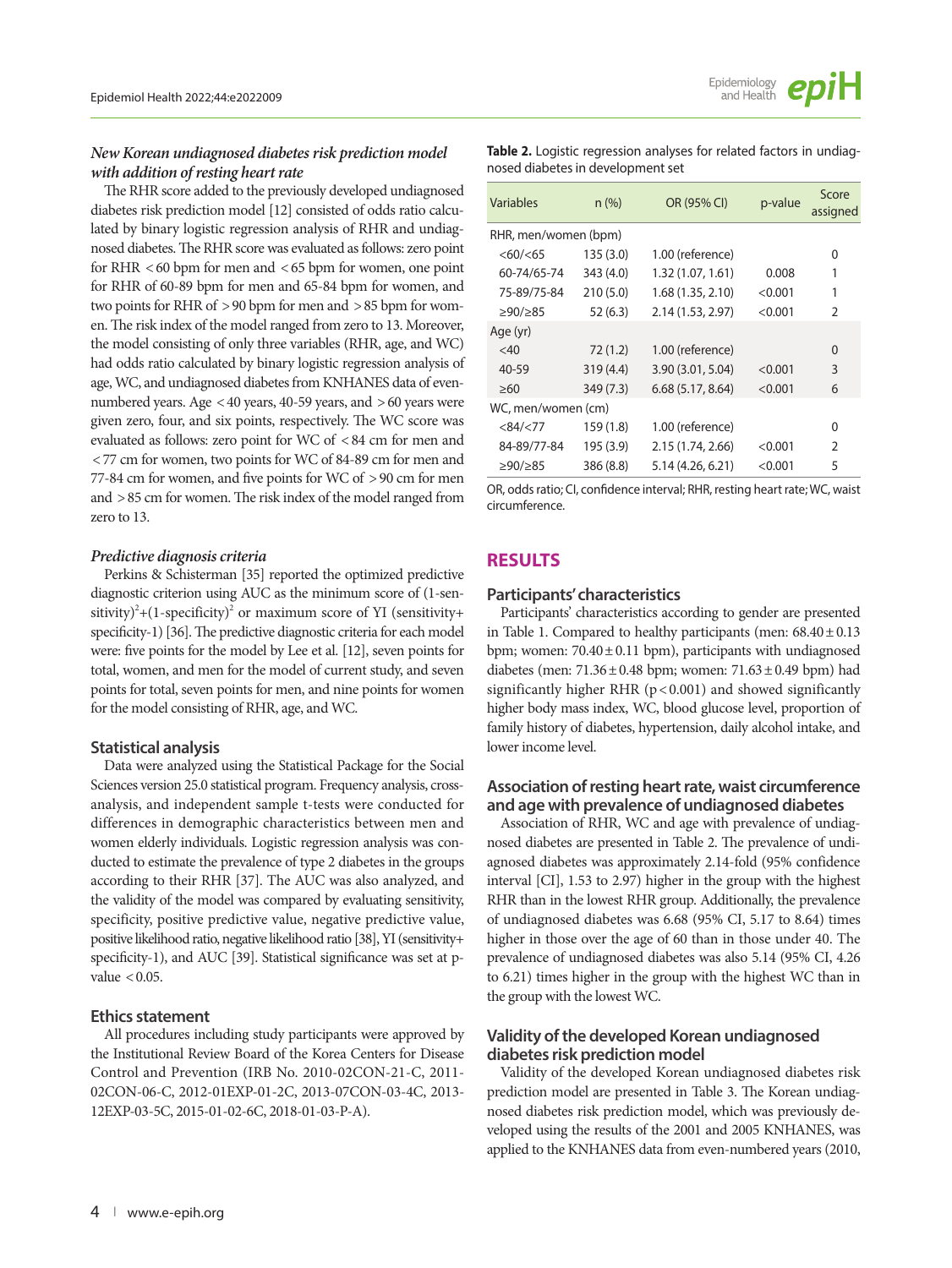| <b>Variables</b>      | Gender       | Cut-off<br>point | (%) | High risk Sensitivity Specificity<br>(% ) | (% ) | PPV  | <b>NPV</b> | <b>PLR</b> | <b>NLR</b> | Youden<br>index | <b>AUC (95% CI)</b>  |
|-----------------------|--------------|------------------|-----|-------------------------------------------|------|------|------------|------------|------------|-----------------|----------------------|
| Development set       |              |                  |     |                                           |      |      |            |            |            |                 |                      |
| Lee <sup>1</sup>      | Total        | 5                | 53  | 86                                        | 49   | 0.07 | 0.99       | 1.67       | 0.29       | 35              | 0.737(0.721, 0.753)  |
|                       | Men          | 5                | 51  | 81                                        | 50   | 0.08 | 0.98       | 1.63       | 0.38       | 31              | 0.713 (0.689, 0.736) |
|                       | Women        | 5                | 54  | 91                                        | 47   | 0.06 | 0.99       | 1.73       | 0.19       | 38              | 0.773 (0.752, 0.794) |
| Lee <sup>1</sup> +RHR | Total        | 7                | 36  | 73                                        | 65   | 0.08 | 0.98       | 2.09       | 0.42       | 38              | 0.748(0.732, 0.763)  |
|                       | Men          | 7                | 47  | 77                                        | 55   | 0.08 | 0.98       | 1.72       | 0.41       | 32              | 0.719(0.696, 0.742)  |
|                       | Women        | 7                | 40  | 80                                        | 62   | 0.07 | 0.99       | 2.10       | 0.32       | 42              | 0.780 (0.760, 0.800) |
| Park <sup>2</sup>     | Total        | 7                | 34  | 70                                        | 67   | 0.08 | 0.98       | 2.14       | 0.45       | 37              | 0.747(0.732, 0.762)  |
|                       | Men          | 7                | 37  | 67                                        | 65   | 0.09 | 0.97       | 1.92       | 0.51       | 32              | 0.710(0.687, 0.733)  |
|                       | Women        | 7                | 32  | 73                                        | 69   | 0.08 | 0.99       | 2.36       | 0.39       | 42              | 0.778 (0.758, 0.798) |
| Validation set        |              |                  |     |                                           |      |      |            |            |            |                 |                      |
| Lee <sup>1</sup>      | Total        | 5                | 54  | 86                                        | 48   | 0.07 | 0.99       | 1.65       | 0.30       | 34              | 0.737(0.722, 0.752)  |
|                       | Men          | 5                | 53  | 80                                        | 49   | 0.08 | 0.98       | 1.56       | 0.41       | 29              | 0.703(0.681, 0.726)  |
|                       | Women        | 5                | 54  | 92                                        | 47   | 0.06 | 0.99       | 1.74       | 0.18       | 39              | 0.783 (0.763, 0.802) |
| $Lee+RHR$             | <b>Total</b> | $\overline{7}$   | 37  | 74                                        | 65   | 0.09 | 0.98       | 2.09       | 0.41       | 39              | 0.750(0.731, 0.761)  |
|                       | Men          | $\overline{7}$   | 36  | 66                                        | 65   | 0.10 | 0.97       | 1.91       | 0.52       | 31              | 0.711 (0.689, 0.733) |
|                       | Women        | $\overline{7}$   | 37  | 82                                        | 64   | 0.08 | 0.99       | 2.30       | 0.28       | 46              | 0.785(0.766, 0.804)  |
| Park <sup>2</sup>     | Total        | $\overline{7}$   | 35  | 71                                        | 67   | 0.09 | 0.98       | 2.14       | 0.43       | 38              | 0.749(0.734, 0.763)  |
|                       | Men          | $\overline{7}$   | 38  | 66                                        | 64   | 0.10 | 0.97       | 1.84       | 0.53       | 30              | 0.705(0.683, 0.727)  |
|                       | Women        | 7                | 33  | 77                                        | 69   | 0.09 | 0.99       | 2.46       | 0.33       | 46              | 0.786(0.767, 0.805)  |

| Table 3. Performance of the new and Korean undiagnosed diabetes screening method in the development and validation datasets |  |  |  |  |  |
|-----------------------------------------------------------------------------------------------------------------------------|--|--|--|--|--|
|                                                                                                                             |  |  |  |  |  |

Cut-off point, highest Youden index; PPV, positive predictive value; NPV, negative predictive value, PLR, positive likelihood ratio; NLR, negative likelihood ratio; AUC, area under the curve; RHR, resting heart rate; WC, waist circumference.

Korean undiagnosed diabetes screen score (Lee model [16]): (35 years≤age≤44 years)\*2+(age ≥45 years)\*3+(family history of diabetes)\*1+ (hypertension)\*1+[men: (84 cm≤WC≤89.9 cm), women: (77 cm≤WC≤83.9 cm)]\*2+[men: (WC ≥90 cm), women: (WC ≥84 cm)]\*3+(current smoker)\*1+ (1≤drinks/day≤4.9)\*1+(drinks/day ≥5)\*2.

1 Lee model+RHR: [men: (60 bpm≤RHR≤74 bpm), women: (65 bpm≤RHR≤74 bpm)]\*1+[men: (75 bpm≤RHR≤89 bpm), women: (75 bpm≤RHR≤84 bpm)]\*1+[men: (RHR ≥90 bpm), women: (RHR ≥85 bpm)]\*2.

2 Park model: (40 years≤age≤59 years)\*4+(age ≥60 years)\*6+[men: (60 bpm≤RHR≤74 bpm), women: (65 bpm≤RHR≤74 bpm)]\*1+[men: (75 bpm≤ RHR≤89 bpm), women: (75 bpm≤RHR≤84 bpm)]\*1+[men: (RHR ≥90 bpm), women: (RHR ≥85 bpm)]\*2+[men: (84 cm≤WC≤89.9 cm), women: (77 cm≤WC≤84 cm)]\*2+[men: (WC ≥90 cm), women: (WC ≥85 cm)]\*5.

2012, 2014, and 2016). The sensitivity was 81% for men and 91% for women, and the specificity was 50% and 47% for men and women, respectively. ACU was 0.713 (95% CI, 0.689 to 0.736) and 0.773 (95% CI, 0.752 to 0.794) for men and women, respectively. The YI was 31 for men and 38 for women.

The model was also applied to the KNHANES data from oddnumbered years. The sensitivity was 80% for men and 92% for women, and the specificity was 49% and 47% for men and women, respectively. AUC 0.703 (95% CI, 0.681 to 0.726) and 0.783 (95% CI, 0.763 to 0.802) for men and women, respectively. The YI was 29 for men and 39 for women.

## **Validity of Korean undiagnosed diabetes risk prediction model with resting heart rate**

Validity of Korean undiagnosed diabetes risk prediction model with RHR are presented in Table 3. The RHR was added to the previously developed undiagnosed diabetes risk prediction model. The model was developed using data from the KNHANES in evennumbered years and validated using data from the KNHANES in odd-numbered years. The sensitivity was 66% for men and 82%

for women, and the specificity was 65% and 64% for men and women, respectively. AUC was 0.711 (95% CI, 0.689 to 0.733) and 0.785 (95% CI, 0.766 to 0.804) for men and women, respectively. The YI was 31 for men and 46 for women. Compared to the previous model developed by Lee et al. [12], this new model with RHR had a 14% and 10% decrease in sensitivity for men and women, respectively. The specificity increased by 15% for men and 17% for women, and YI increased by two points for men and seven points for women.

## **Validity of Korean undiagnosed diabetes risk prediction model consisting of resting heart rate, age, and waist circumference**

Validity of Korean undiagnosed diabetes risk prediction model consisting of RHR, age, and WC are presented in Table 3. A new undiagnosed diabetes risk prediction model was developed using RHR, age, and WC from KNHANES data in even-numbered years and validated using data from KNHANES in odd-numbered years. The sensitivity was 66% for men and 77% for women, and the specificity was 64% for men and 69% for women. AUC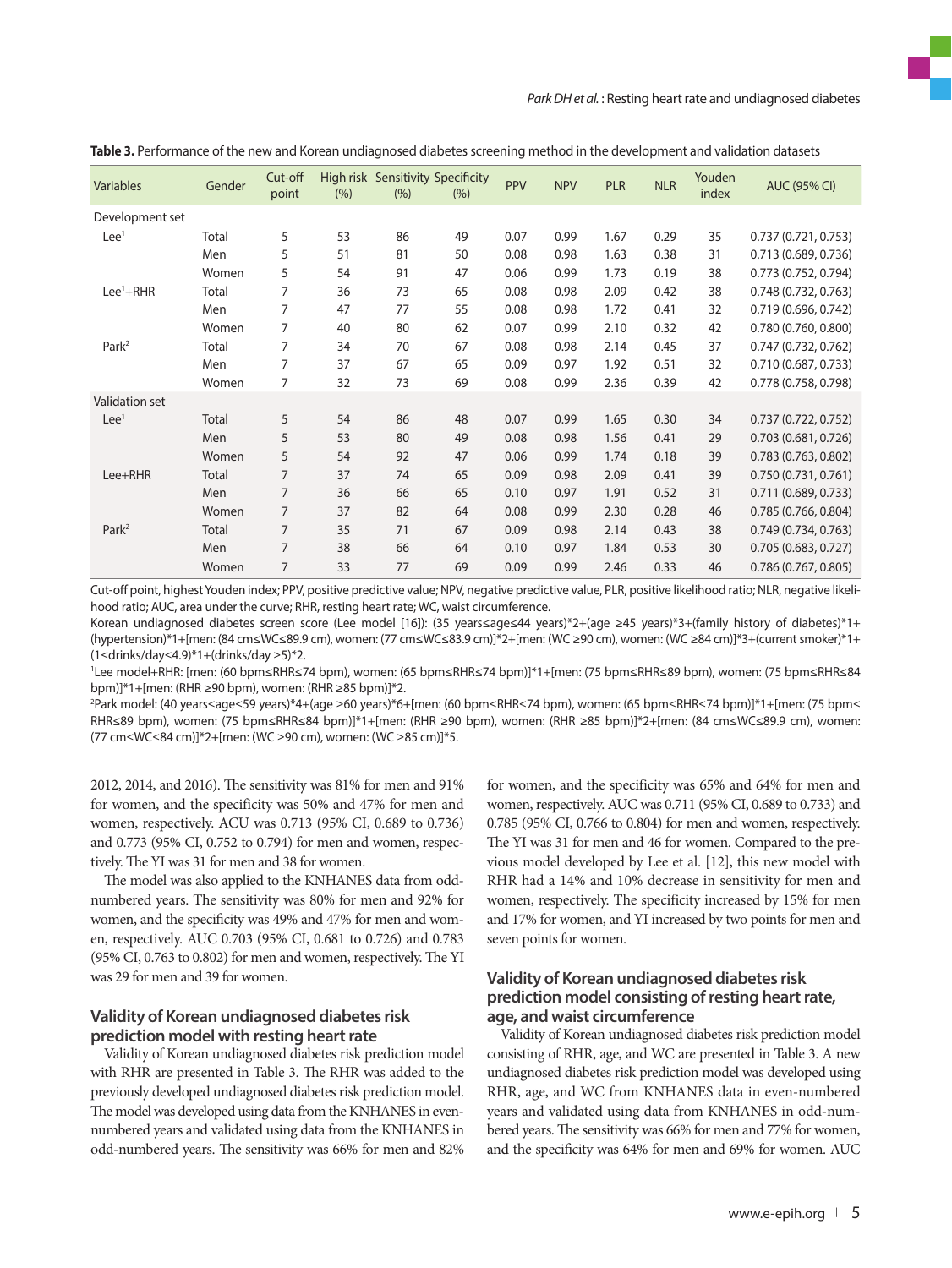was 0.705 (95% CI, 0.683 to 0.727) and 0.786 (95% CI, 0.767 to 0.805) for men and women, respectively. YI was 30 points for men and 46 points for women. Compared to the previous model developed by Lee et al. [12], this new model consisting of only RHR, age, and WC had 14% and 15% decreases in sensitivity for men and women, respectively. The specificity increased by 15% for men and 22% for women, and YI was increased by one point for men and seven points for women.

#### **DISCUSSION**

The main aim of the current study was to investigate whether adding RHR to the Korean diabetes risk prediction model developed in 2012 would affect the model's predictability. Compared to the previous model [12], the specificity, YI, and AUC increased with the addition of RHR although it is not significant. Knowing that RHR is significantly associated with prevalence of undiagnosed diabetes, lack of significant improvement in prediction model when RHR was added is not because RHR is not an important factor. Rather, RHR was associated with variables used in the previous prediction model such as smoking [40], alcohol intake [41], and hypertension [42] and therefore RHR acts as a mediating or confounding factor in the undiagnosed diabetes risk model. One important observation worth reporting is that addition of RHR to existing prediction model reduced sensitivity but improved specificity of the model, in turn, YI or AUC is similar. When validation analyses were performed, Lee's models [12] sensitivity was 86% and specificity was 49% while RHR was added to Lee's model [12], sensitivity decreased to 74% but specificity increased to 65%. Since YI are similar between two model, we cannot say one is better than the other.

The second aim of the current study was to develop and test model using only simple and easily accessible variabes including RHR, age, and WC would predict undiagnosed diabetes. Our results showed prediction model only used RHR were not inferior to previous developed model which used age, family history of diabetes, hypertentioin, WC, smoking, alcohol intake. This results further support discussion that RHR reflects one's lifestyle factors such as such as smoking [40], alcohol intake [41], and hypertension [42] as previously mentioned. Therefore, the prediction model only used RHR, age, WC perform similar to Lee's model [12] with RHR added.

Furthermore, our data also showed participants with undiagnosed diabetes were younger than those diagnosed with diabetes, and men with undiagnosed diabetes had significantly higher fasting glucose levels than men with diagnosed diabetes. Taken together with previous studies [9] which showed delay in diabetes diagnosis resulted in late initation of treatment and increased risk of diabetes complication, our findings suggest the importance of early detection, initiation of treatment to control diabetes is of importance and potentially showed the usability of RHR in this process.

Herein, a higher RHR was associated with the prevalence of undiagnosed diabetes. The group with the highest RHR was 2.14 times more likely to have undiagnosed diabetes than the group with the lowest RHR. Li et al. [43] analyzed the relationship between RHR and undiagnosed diabetes in 16,636 participants between the age of 35-78 and reported that men and women with RHR greater than 80 bpm had 3.66-times and 2.98-times higher prevalence of undiagnosed diabetes, respectively, than those with RHR less than 60 bpm. Althogh there are relatively fewer studies investigated association between RHR and undiagnosed diabetes, there are ample number of studies which reported that RHR is associated with revalence and also incidence of diabetes [23-31], suggesting that high RHR is associated with high blood glucose levels regardless of diagnosis of diabetes. Since RHR is associated with obesity [15], stress [16], sympathetic nervous system [17], insulin [18], maximal oxygen comsumption [19,20], physical strength [21], and levels of physical activity [22] and these factors are associated with insulin resistance and glucose metabolism, strong association between RHR and prevalence of diabetes is not surprising.

Our results showed regardless of using Lee's model [12], Lee's model [12] plus RHR or model which only used RHR, age, and WC, model's predictability was better in women than in men. In diabetes models of other countries, more points were allotted to men because men had higher prevalence of diabetes than women [10,11]. However, Lee's model did not attribute additional points to men and this might have caused some gender differences in the performance of diabete prediction model. Since, the current study followed the same method as Lee's model, we observed the similar gender difference as Lee's model.

Our data also showed awareness of diabetes is lower with younger age (46.0% for men and 56.9% for women in their 40s vs. 85.2% for men and 81.5% for women in their 60s), and only 7.0% of men and 5.6% of women in their 40s actively manage their blood glucose levels [44]. The recent advancements in information technology have allowed the creation of advanced medical devices software by combining wearable devices, artificial intelligence, and biomarkers. With advanced medical devices software, patients may prevent, manage, and treat diseases through digital therapeutics [45]. A randomized clinical study was conducted to verify the effectiveness of digital therapeutics in patients with hypertension [46]. Patienttailored analysis and precise medicine will be provided using data measured individually by the patients in the future. In particular, RHR and WC can be measured without special equipment and evaluated in real-time using wearable devices. Thus, it will help people with high diabetes risk to be aware of their risk of diabetes and encourange them to use medical services to manage their health.

Several limitations must be considered when interpreting this study's findings. Firstly, the KNHANES used to develop and validate the model was a cross-sectional study. The data may have been sufficient to investigate the prevalence of undiagnosed diabetes; however, it may be inadequate to study incidence of diabetes. Therefore, a diabetes risk prediction model must be developed using the incidence of diabetes from prospective cohort data. Secondly, since the oral glucose tolerance test was not performed for KNHANES, only fasting blood glucose and HbA1c were used for determination of undiagnosed diabetes. This may lead to an un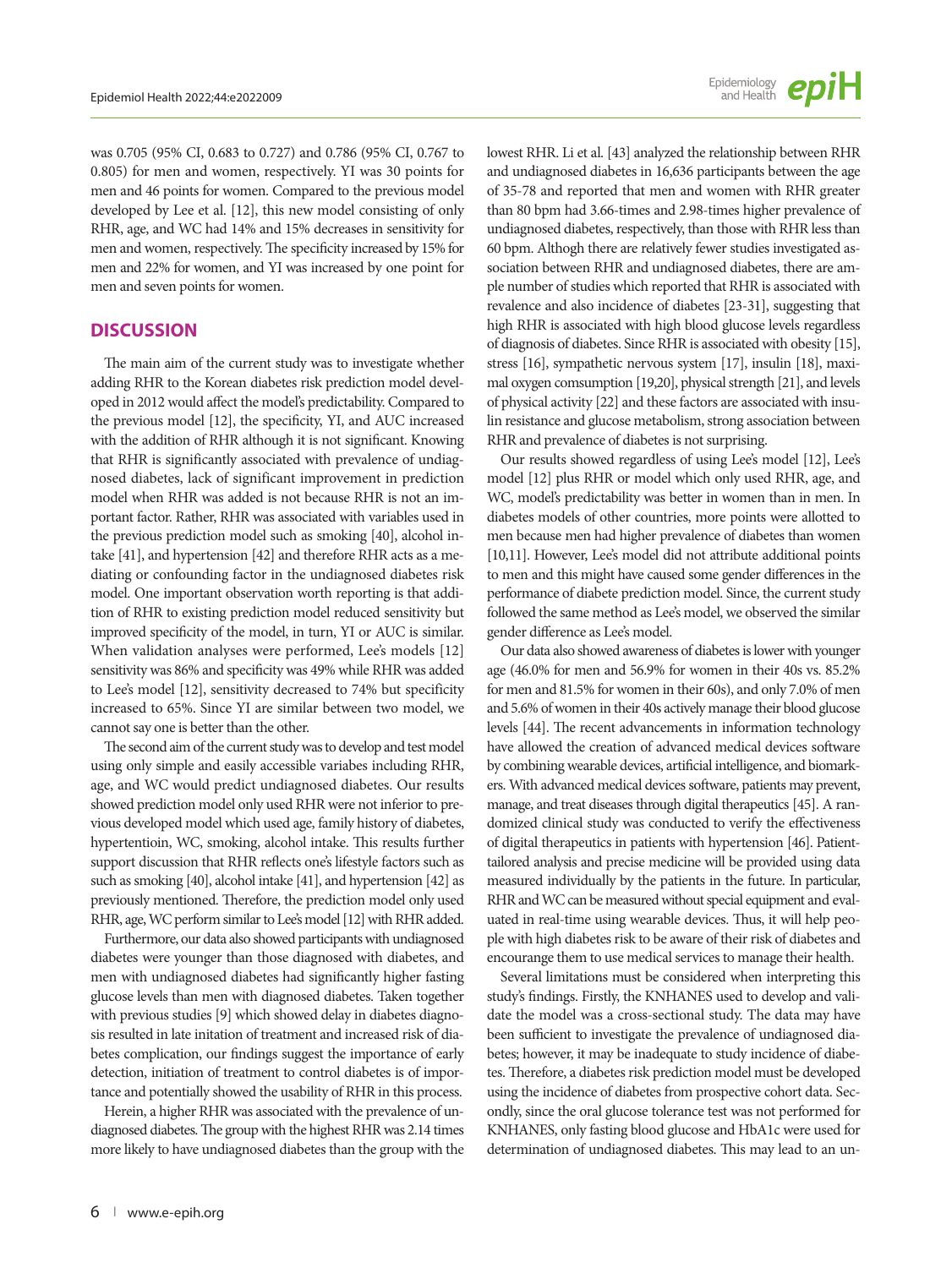derestimation of patients with undiagnosed diabetes. Lastly, RHR may fluctuate depending on smoking, alcohol intake, sleep, and physical condition and therefore, caution must be exercised when single measure of RHR is used for risk prediction models.

In conclusion, RHR is highly correlated with the prevalence of undiagnosed diabetes and could be used to increase the predictability of diabetes risk prediction models. Furthermore, the prediction model developed using only RHR, age and WC, which anyone can easily measure, had similar predictability to the previous diabetes risk prediction model. The results of this study may help develop future strategies or applications for predicting early undiagnosed diabetes.

## **SUPPLEMENTARY MATERIALS**

Korean version is available at http://www.e-epih.org/.

## **CONFLICT OF INTEREST**

The authors have no conflicts of interest to declare for this study.

## **FUNDING**

This study was funded by Yonsei Signature Research Cluster Program of 2021-22-0009.

## **ACKNOWLEDGEMENTS**

None.

## **AUTHOR CONTRIBUTIONS**

Conceptualization: Park DH, Jeon JY. Data curation: Park DH, Lee YH, Jee SH. Formal analysis: Park DH, Cho W. Funding acquisition: Jeon JY. Methodology: Cho W, Lee YH, Jee SH. Project administration: Jeon JY. Visualization: Park DH. Writing – original draft: Park DH, Jeon JY. Writing – review & editing: Park DH, Cho W, Lee YH, Jee SH, Jeon JY.

## **ORCID**

Dong-Hyuk Park: *https://orcid.org/0000-0002-2545-3132*; Wonhee Cho: *https://orcid.org/0000-0003-3850-1495*; Yong-Ho Lee: *https://orcid.org/0000-0002-6219-4942*; Sun Ha Jee: *https://orcid. org/0000-0001-9519-3068*; Justin Y. Jeon: *https://orcid.org/0000- 0001-7978-4271*

## **REFERENCES**

- 1. Jung CH, Son JW, Kang S, Kim WJ, Kim HS, Kim HS, et al. Diabetes fact sheets in Korea, 2020: an appraisal of current status. Diabetes Metab J 2021;45:1-10.
- 2. Statistics Korea. Cause of death; 2018 [cited 2020 Feb 28]. Available

from: [http://kosis.kr/statHtml/statHtml.do?orgId= 101&tblId=](http://kosis.kr/statHtml/statHtml.do?orgId=101&tblId=DT_1B34E02&conn_path=I2) DT\_1B34E02&conn\_path = I2 (Korean).

- 3. Shah AD, Langenberg C, Rapsomaniki E, Denaxas S, Pujades-Rodriguez M, Gale CP, et al. Type 2 diabetes and incidence of cardiovascular diseases: a cohort study in 1 · 9 million people. Lancet Diabetes Endocrinol 2015;3:105-113.
- 4. Ergul A, Kelly-Cobbs A, Abdalla M, Fagan SC. Cerebrovascular complications of diabetes: focus on stroke. Endocr Metab Immune Disord Drug Targets 2012;12:148-158.
- 5. Thiruvoipati T, Kielhorn CE, Armstrong EJ. Peripheral artery disease in patients with diabetes: epidemiology, mechanisms, and outcomes. World J Diabetes 2015;6:961-969.
- 6. Cusick M, Meleth AD, Agrón E, Fisher MR, Reed GF, Knatterud GL, et al. Associations of mortality and diabetes complications in patients with type 1 and type 2 diabetes: early treatment diabetic retinopathy study report no. 27. Diabetes Care 2005;28:617-625.
- 7. Young BA, Lin E, Von Korff M, Simon G, Ciechanowski P, Ludman EJ, et al. Diabetes complications severity index and risk of mortality, hospitalization, and healthcare utilization. Am J Manag Care 2008;14:15-23.
- 8. Centers for Disease Control and Prevention. National diabetes statistics report; 2020 [cited 2020 Sep 1]. Available from: [https://](https://www.cdc.gov/diabetes/library/features/diabetes-stat-report.html) [www.cdc.gov/diabetes/library/features/diabetes-stat-report.html](https://www.cdc.gov/diabetes/library/features/diabetes-stat-report.html).
- 9. Lee YH, Armstrong EJ, Kim G, Oh J, Kang SM, Lee BW, et al. Undiagnosed diabetes is prevalent in younger adults and associated with a higher risk cardiometabolic profile compared to diagnosed diabetes. Am Heart J 2015;170:760-769.
- 10. Bang H, Edwards AM, Bomback AS, Ballantyne CM, Brillon D, Callahan MA, et al. Development and validation of a patient selfassessment score for diabetes risk. Ann Intern Med 2009;151:775- 783.
- 11. Griffin SJ, Little PS, Hales CN, Kinmonth AL, Wareham NJ. Diabetes risk score: towards earlier detection of type 2 diabetes in general practice. Diabetes Metab Res Rev 2000;16:164-171.
- 12. Lee YH, Bang H, Kim HC, Kim HM, Park SW, Kim DJ. A simple screening score for diabetes for the Korean population: development, validation, and comparison with other scores. Diabetes Care 2012;35:1723-1730.
- 13. Carnethon MR, Sternfeld B, Schreiner PJ, Jacobs DR Jr, Lewis CE, Liu K, et al. Association of 20-year changes in cardiorespiratory fitness with incident type 2 diabetes: the coronary artery risk development in young adults (CARDIA) fitness study. Diabetes Care 2009;32:1284-1288.
- 14. Zaccardi F, O'Donovan G, Webb DR, Yates T, Kurl S, Khunti K, et al. Cardiorespiratory fitness and risk of type 2 diabetes mellitus: a 23-year cohort study and a meta-analysis of prospective studies. Atherosclerosis 2015;243:131-137.
- 15. Zhang SY, Wu JH, Zhou JW, Liang Z, Qiu QY, Xu T, et al. Overweight, resting heart rate, and prediabetes/diabetes: a populationbased prospective cohort study among Inner Mongolians in China. Sci Rep 2016;6:23939.
- 16. Shalev AY, Sahar T, Freedman S, Peri T, Glick N, Brandes D, et al. A prospective study of heart rate response following trauma and